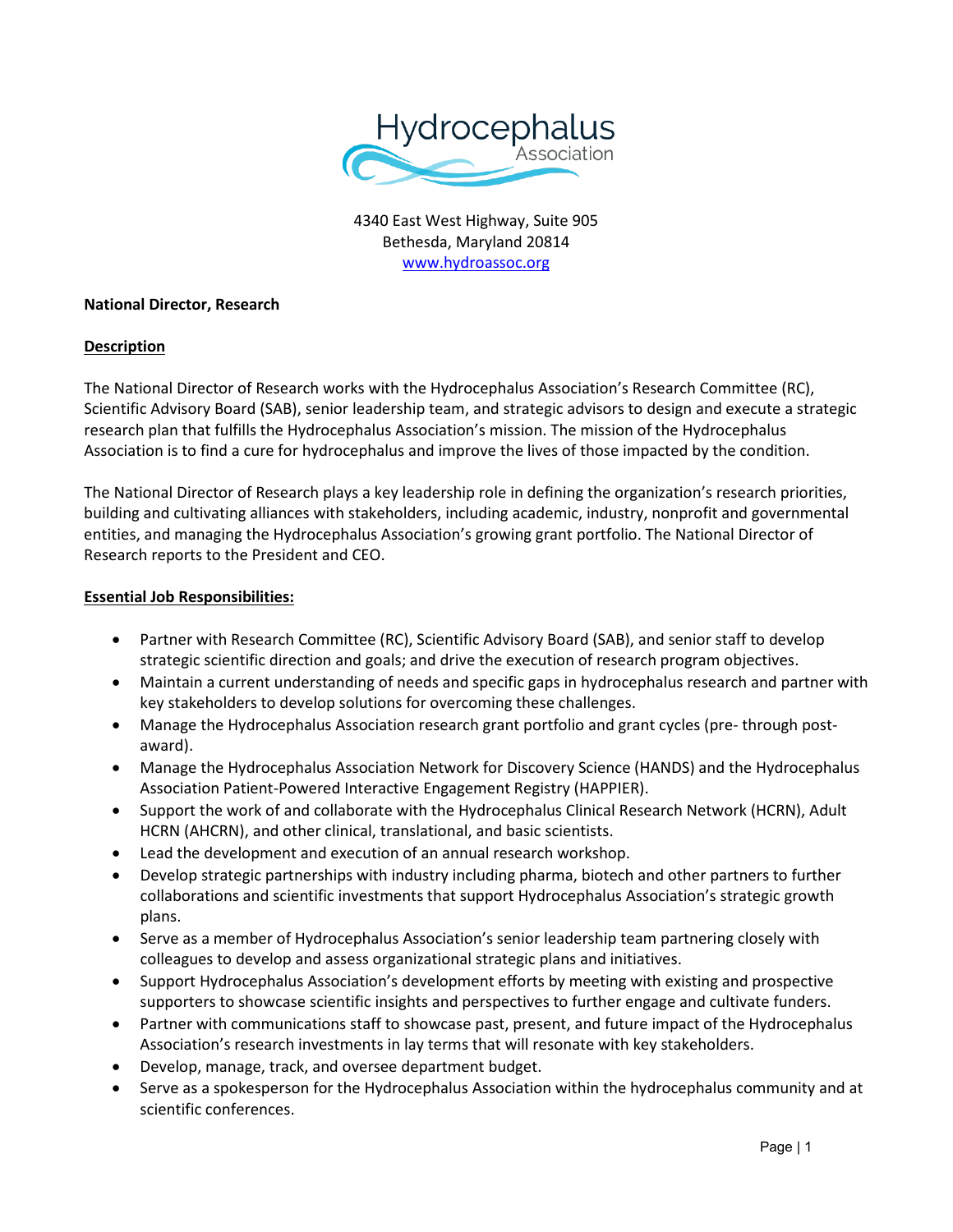# **Qualifications:**

- PhD or equivalent advanced degree in science, medicine, or related field.
- Minimum of two years' experience in science-related work away from the laboratory preferred.
- Experience in the research arena, including conducting survey-based research, preparing presentations, writing peer-reviewed papers, and reviewing scientific work.
- Knowledge and understanding of the scientific peer review process, the mechanics of scientific grantmaking, and the culture of academic medical and research centers.
- Experience with and strong understanding of current trends in basic, preclinical, and clinical research.
- Industry and translational research experience a plus.
- Experience initiating and managing multi-stakeholder partnerships between academia, industry, philanthropy, and government a plus.
- Outstanding oral and written communication skills, including the ability to translate scientific information for non-scientific audiences.
- Demonstrated success in developing, leading, and managing complex projects
- Record of relationship building and partnership management among stakeholder groups.
- Record of successfully designing and executing a research strategic plan preferred.
- Strong analytical skills and ability to summarize and explain data in a clear and concise manner.
- Willingness to travel as necessary.

#### **Characteristics:**

- Passionate about the Hydrocephalus Association's mission to find a cure for hydrocephalus and improve the lives of those impacted by the condition.
- Creative problem solver who can rise to new challenges and capitalize on emerging opportunities.
- Persuasive and articulate written, graphic, and verbal communication and presentation skills with the ability to translate complicated scientific and technical concepts into easily understandable terms for varied stakeholders and the general public.
- Be a trusted and informed resource for staff, partners and the broader community.
- Excellent interpersonal skills, including the ability to interact with scientists and non-scientists at a variety of levels in a collaborative, effective manner. A record of success working with a team to achieve shared goals.
- Excels when managing self and others through change and brings a strong sense of excitement and optimism.
- Strong administrative and organizational skills with the ability to take initiative, handle multiple tasks concurrently, and work independently as well as collaboratively
- Demonstrated commitment to data-driven program development and evaluation.
- Commitment to diversity, equity, and inclusion.

#### **Work Environment / Physical Requirements:**

- This job will be performed primarily sitting at a desk and using a computer and phone.
- In order to perform the essential functions of the job, the employee must be able to walk, bend, occasionally lift or move up to 25 pounds, operate a computer and other office equipment.
- The noise level in the national office work environment is usually low to moderate.
- Reasonable accommodations may be made to enable individuals with disabilities to perform the essential functions. Travel will be required.